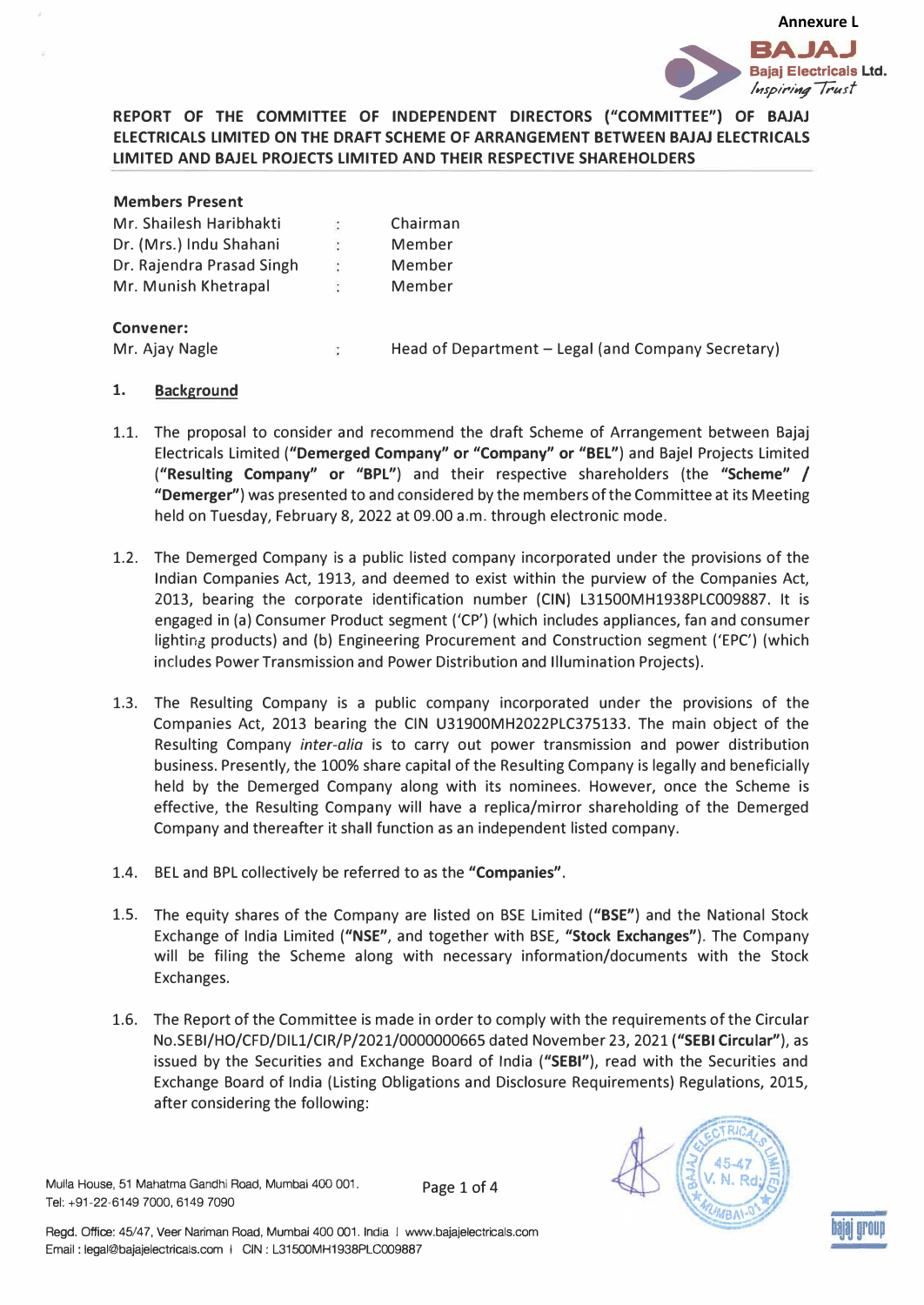1.6.1. Draft Scheme;



- 1.6.2. Valuation report dated February 8, 2022, issued by Messrs RBSA Valuation Advisors LLP (RVE No.: IBBI/RV-E/05/2019/110), being registered valuer appointed for the purpose of the Scheme ("Valuation Report");
- Fairness opinion report dated February 8, 2022 issued by Dalmia Securities Private  $1.6.3.$ Limited, Category I SEBI Registered Independent Merchant Banker (Reg. No. INM000011476) providing the fairness opinion on the share entitlement recommended in the Valuation Report ("Fairness Opinion");
- Certificate dated February 8, 2022 obtained from the Statutory Auditors of the  $1.6.4.$ Company i.e. S R B C & CO LLP, Chartered Accountants (FRN: 324982E/E300003) to the effect that the Scheme is in compliance with applicable Accounting Standards specified by the Central Government under Section 133 of the Companies Act, 2013 ("Statutory Auditors Certificate"); and
- 1.6.5. Undertaking with regard to the non-applicability of requirement as prescribed in terms of Para 10 of the SEBI Circular in respect of the Scheme (i.e., the approval only by public shareholders), duly certified by the statutory auditors of the Company, since no allotment is proposed to be made to any of the persons mentioned therein pursuant to the proposed Scheme.

### $2.$ **Proposed Scheme**

2.1. The Scheme provides for transfer by way of demerger of the Demerged Undertaking (as defined in the Scheme) of the Demerged Company into the Resulting Company and consequent issue of New Equity Shares (as defined in the Scheme) by the Resulting Company to the shareholders of the Demerged Company in accordance with the provisions of Sections 230 to 232 of the Companies Act, 2013 and other applicable provisions, if any.

# 2.2. Consideration/Share Exchange Ratio:

In terms of the Scheme and based on Valuation Report and Fairness Opinion, following would be the share entitlement ratio:

"1 equity share of the face value of INR 2 each fully paid-up of the Resulting Company shall be issued and allotted for every 1 equity share of face value INR 2 each fully paid up held by equity shareholders of the Demerged Company."

- 2.3. The "Appointed Date" for the Scheme means opening of business hours on 1st day of April, 2022.
- 2.4. The "Effective Date" for the Scheme means the day on which last of the conditions specified in Clause 24.1 (Conditionality of the Scheme / Conditions Precedent) of the Scheme are complied with.
- 2.5. The Scheme would be subject to the sanction or approval of the Hon'ble National Company Law Tribunal, SEBI, Stock Exchanges, shareholders, creditors and other Appropriate Authorities (as defined in the Scheme).

Mulla House, 51 Mahatma Gandhi Road, Mumbai 400 001. Tel: +91-22-6149 7000, 6149 7090

Page 2 of 4





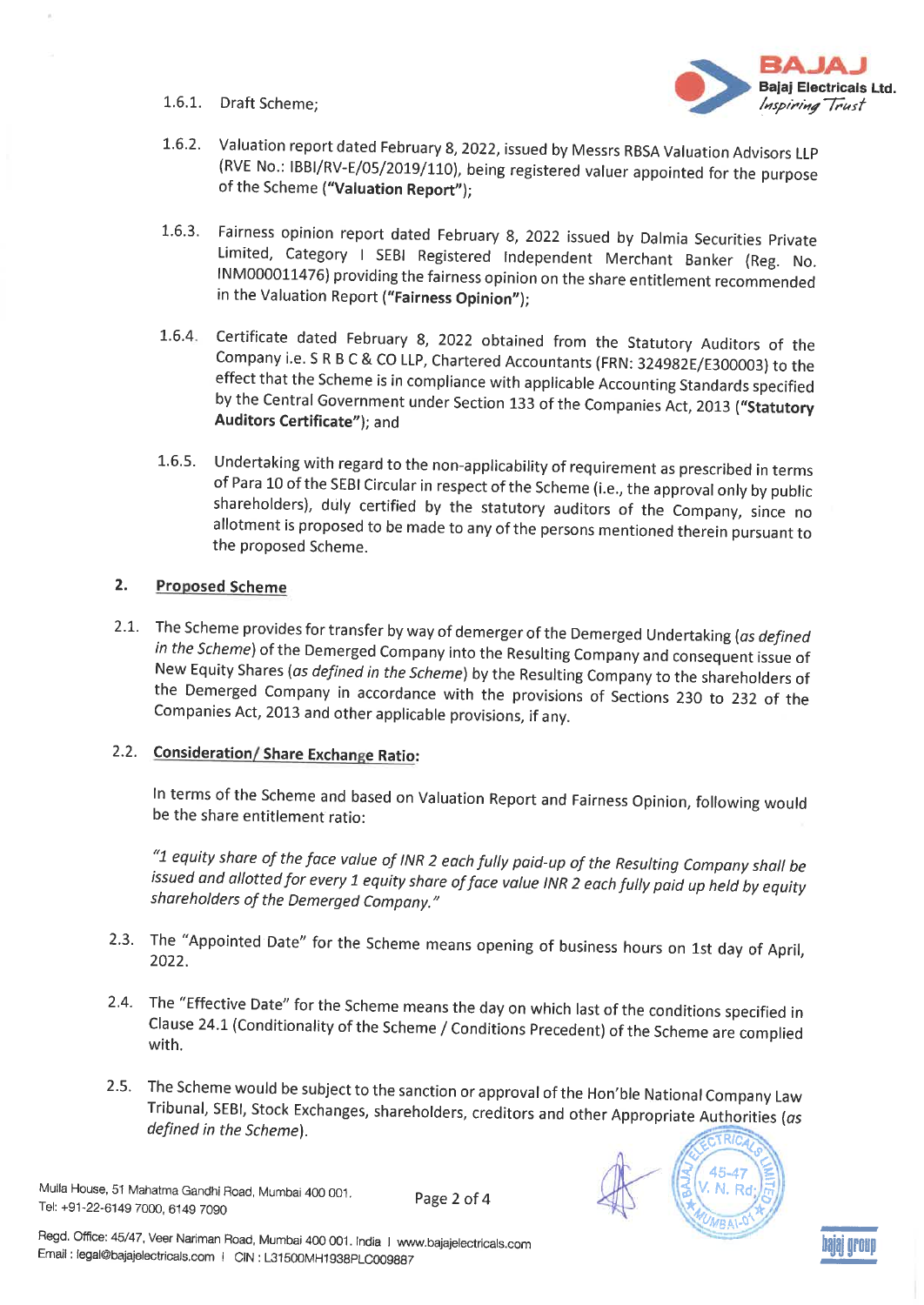

#### 3. Rationale / Need for demerger of the Demerged Undertaking into the Resulting Company:

## **III. RATIONALE OF THE SCHEME**

(a) The Demerged Company has 2 (two) distinct business segments viz. (i) Consumer Product segment ('CP') (which includes appliances, fan and consumer lighting products) and (ii) Engineering Procurement and Construction segment ('EPC'). The EPC segment primarily focuses on Illumination Business and Power Transmission and Power Distribution Business.

(b) Illumination Business which is a part of EPC segment is more synergistic to CP segment and its risk and rewards are also aligned to that of CP segment.

(c) The nature of risk, competition, challenges, opportunities and business methods for the Power Transmission and Power Distribution Business (as defined hereinafter) is separate and distinct from the Remaining Business (as defined hereinafter) carried out by the Demerged Company. Further, the way the Power Transmission and Power Distribution Business is required to be handled and managed is not similar to that of the Remaining Business.

(d) Each of the varied businesses carried out by the Demerged Company have significant potential for growth and profitability and can attract different set of investors, strategic partners, lenders, etc. Therefore, as these businesses approach their next phase of growth, it would be strategically apt to segregate the Power Transmission and Power Distribution Business from the Remaining Business.

(e) The segregation shall enable them to move forward independently, with greater focus and specialization, building on their respective capabilities and their strong brand presence. It will also help to channelize resources required for all the businesses to focus on the growing businesses and attracting right talent and providing enhanced growth opportunities to existing talent in line with a sharper strategic focus on each business segment under separate entities.

(f) The Scheme will also enable the Demerged Company and the Resulting Company to focus and enhance its respective businesses by streamlining operations and its management structure ensuring better and more efficient management control.

(g) Bifurcation of these businesses will enable unlocking value of each vertical thereby paving way for focused growth with a view to create significant stakeholder value and at the same time allow investors to allocate their portfolio into separate entities, focused on the distinct entities. Further, it will enable independent and distinct capital allocation approach and balance sheet management based on the distinct needs of each business.

(h) Thus, the demerger would help in achieving the desired operating structure and shall interalia have following benefits:

- (i) Create sector focused companies;
- (ii) Streamline the management structure;
- (iii) Unlock value for shareholders;
- (iv) Ring-fence businesses from each other; and
- (v) Better risk management.



Mulla House, 51 Mahatma Gandhi Road, Mumbai 400 001. Tel: +91-22-6149 7000, 6149 7090

Page 3 of 4